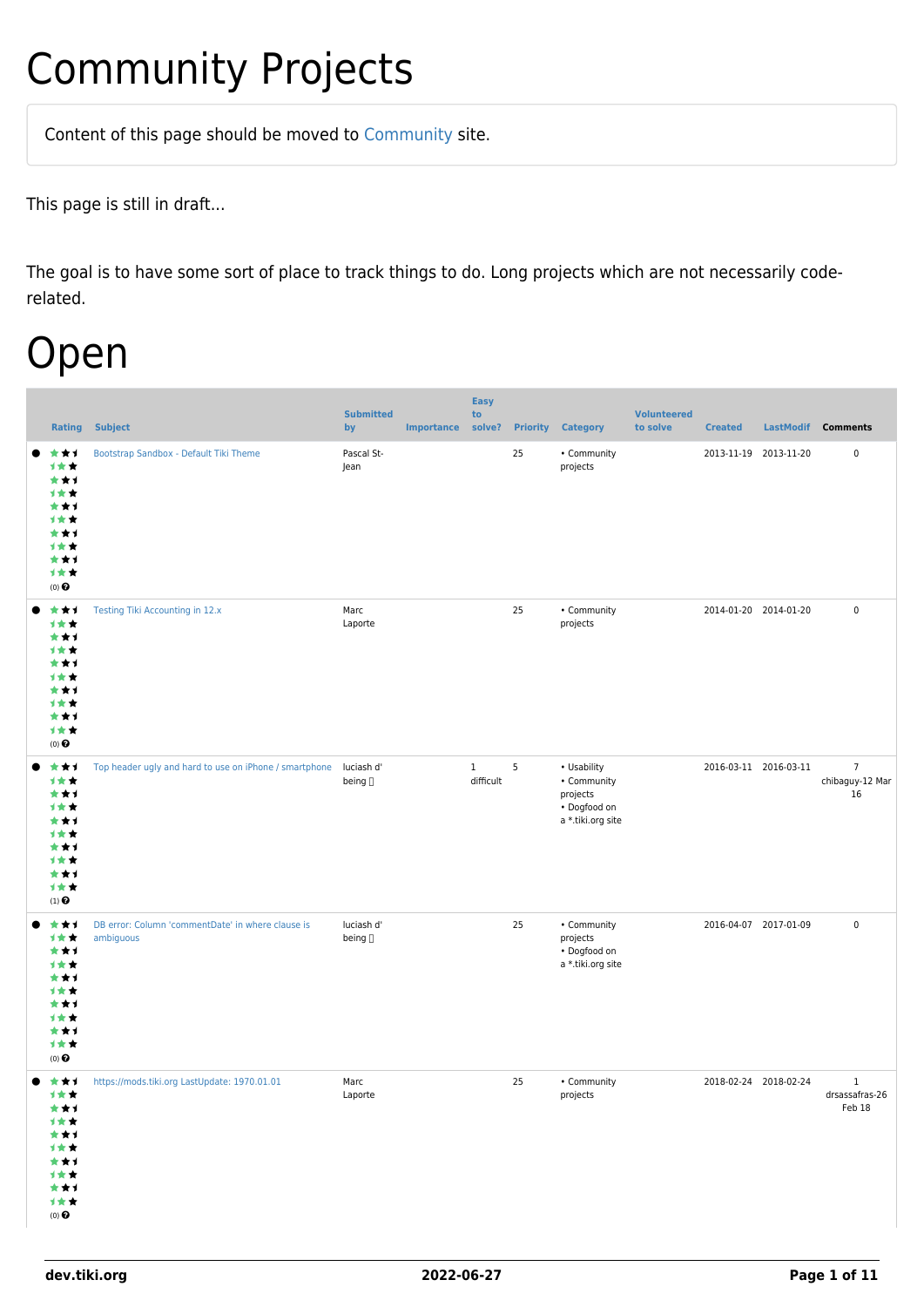|                                                                                                  |                                                                      | <b>Submitted</b>     |                   | <b>Easy</b><br>to         |                 |                                                                                               | <b>Volunteered</b> |                       |                                           |
|--------------------------------------------------------------------------------------------------|----------------------------------------------------------------------|----------------------|-------------------|---------------------------|-----------------|-----------------------------------------------------------------------------------------------|--------------------|-----------------------|-------------------------------------------|
|                                                                                                  | <b>Rating Subject</b>                                                | by                   | Importance solve? |                           | <b>Priority</b> | <b>Category</b>                                                                               | to solve           | <b>Created</b>        | LastModif Comments                        |
| ***<br>计女女<br>***<br>1 <del>*</del><br>***<br>计女女<br>***<br>1 * *<br>***<br>计女女<br>$(0)$ $\odot$ | Shoutbox producing 500 server errors                                 | drsassafras          |                   |                           | 25              | • Community<br>projects<br>• Dogfood on<br>a *.tiki.org site<br>• <sub>Byg</sub>              |                    | 2018-11-22 2019-02-06 | $\mathbf{1}$<br>jonnybradley-09<br>Feb 19 |
| 大大才<br>计女女<br>***<br>计女女<br>***<br>1 * *<br>***<br>计女女<br>***<br>计女女<br>$(0)$ $\odot$            | tiki.org emails marked as SPAM                                       | G.                   |                   |                           | 25              | • Community<br>projects                                                                       |                    | 2019-04-03 2019-04-03 | $\pmb{0}$                                 |
| 大大士<br>计女女<br>***<br>1 * *<br>***<br>计女女<br>***<br>计女女<br>***<br>计女女<br>(0)                      | <b>Shopping List</b>                                                 | Torsten<br>Fabricius | 1 low             | 10<br>easy                | 10              | • Community<br>projects                                                                       |                    | 2016-03-13 2017-01-09 | $\pmb{0}$                                 |
| ***<br>计女女<br>***<br>计女女<br>***<br>1 * *<br>***<br>计女女<br>***<br>计女女<br>$(1)$ $\odot$            | Monitoring pre-dogfood servers                                       | Marc<br>Laporte      | 10 high           | 9                         | 90              | • Feature<br>request<br>• Community<br>projects<br>• Indexing                                 | Marc Laporte       | 2013-08-21 2021-07-20 | 5<br>marclaporte-20<br>Jul 21             |
| 大大士<br>计女女<br>***<br>1 * *<br>***<br>计女女<br>***<br>计女女<br>***<br>计女女<br>$(0)$ $\odot$            | <b>Paradigm Shift</b>                                                | whitst               | 10 high           | $\mathbf{1}$<br>difficult | 10              | • Community<br>projects                                                                       |                    | 2014-02-07 2014-02-07 | $\overline{2}$<br>whitst-08 Feb 14        |
| 大大才<br>计女女<br>***<br>计女女<br>***<br><b>1**</b><br>***<br>计女女<br>***<br>计女女<br>$(1)$ $\odot$       | *.tiki.org sites: make the navigation & interface more<br>consistent | Marc<br>Laporte      | 10 high           | $7\overline{ }$           | 70              | • Community<br>projects<br>· Dogfood on<br>a *.tiki.org site<br>• Regression<br>• Consistency |                    | 2014-07-29 2014-08-01 | 15<br>chibaguy-31<br>Aug 14               |
| 大大士<br>计女女<br>***<br><b>1**</b><br>***<br>计女女<br>***<br>计女女<br>***<br>计女女<br>$(0)$ $\odot$       | The version lifecycle is not being respected                         | Marc<br>Laporte      | 10 high           | $10\,$<br>easy            | 99              | • Community<br>projects                                                                       |                    | 2014-10-13 2022-03-25 | $\mathbf 1$<br>hman-25 Mar 22             |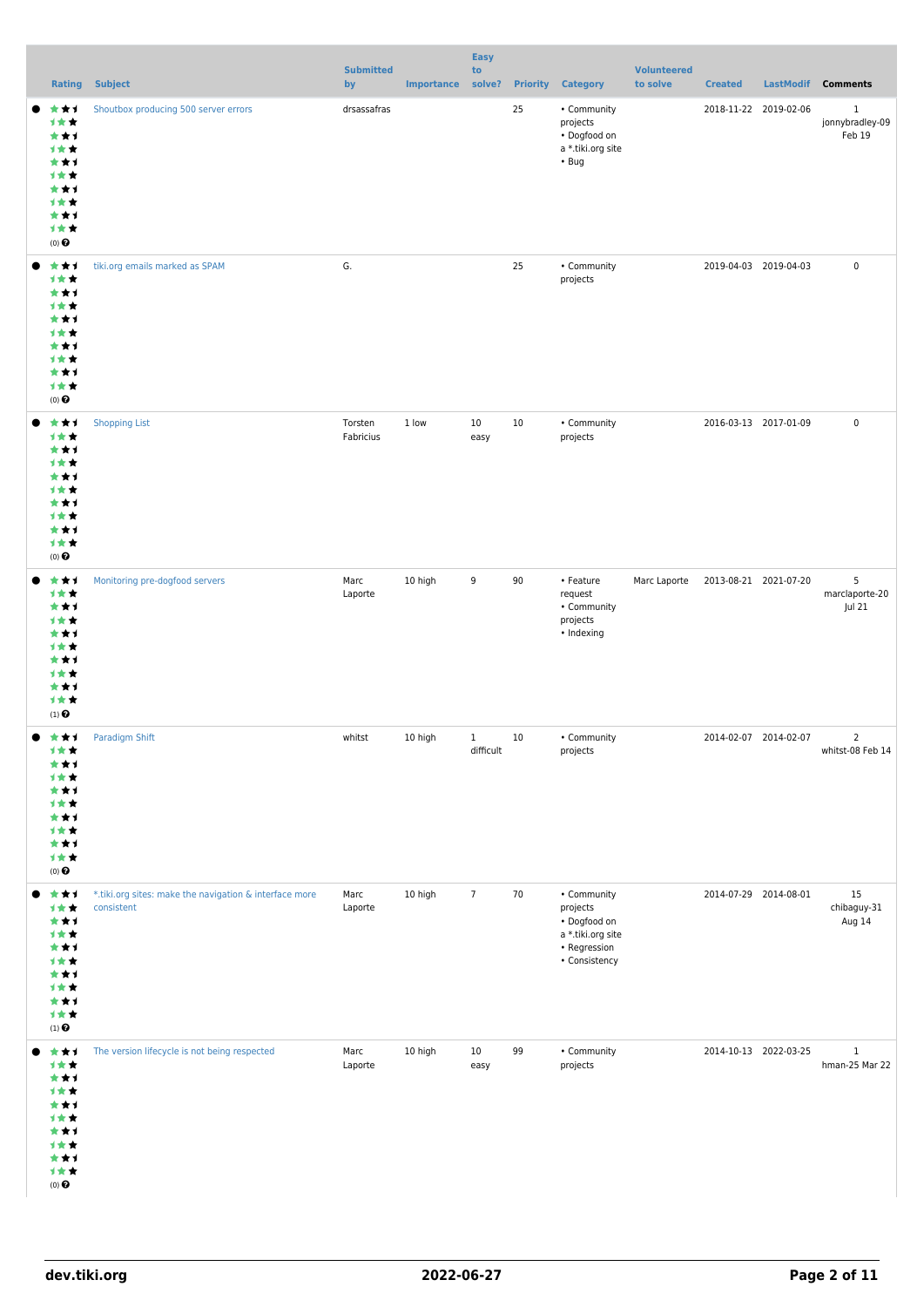|                                                                                                             |                                                                                                                  | <b>Submitted</b>   |                   | <b>Easy</b><br>to |                 |                                                                                                                                                                                | <b>Volunteered</b>    |                       |                  |                                             |
|-------------------------------------------------------------------------------------------------------------|------------------------------------------------------------------------------------------------------------------|--------------------|-------------------|-------------------|-----------------|--------------------------------------------------------------------------------------------------------------------------------------------------------------------------------|-----------------------|-----------------------|------------------|---------------------------------------------|
| <b>Rating</b>                                                                                               | <b>Subject</b>                                                                                                   | by                 | <b>Importance</b> | solve?            | <b>Priority</b> | <b>Category</b>                                                                                                                                                                | to solve              | <b>Created</b>        | <b>LastModif</b> | <b>Comments</b>                             |
| ***<br>1 * *<br>***<br>1 * *<br>***<br>1 * *<br>***<br>1★★<br>***<br>计女女<br>(0)                             | forums in t.o unusable: help!                                                                                    | Xavier de<br>Pedro | 10 high           | 6                 | 60              | • Support<br>request<br>• Community<br>projects<br>• Dogfood on<br>a *.tiki.org site<br>• Regression<br>• Conflict of<br>two features<br>(each works<br>well<br>independently) |                       | 2017-01-09 2018-08-02 |                  | $\overline{4}$<br>montefuscolo-05<br>Nov 20 |
| ***<br>1★★<br>***<br>计女女<br>***<br>1 * *<br>***<br>计女女<br>***<br>计女女<br>(0)                                 | Remove all mods-related code after 18.x (before 19.0)<br>and decide what is date of retirement of mods.tiki.org  | Marc<br>Laporte    | 10 high           | 8                 | 80              | • Feature<br>request<br>• Community<br>projects                                                                                                                                | Roberto<br>Kirschbaum | 2018-02-24 2018-04-03 |                  | $\overline{2}$<br>luci-22 Dec 21            |
| ***<br>计女女<br>***<br>计女女<br>***<br>计女女<br>***<br>1 * *<br>***<br>计女女<br>(0)                                 | 13.x: Floated box classes (divs thirdfloat, to have display<br>in 3 cols) stopped working after the upgrade      | Xavier de<br>Pedro | $\overline{2}$    | 5                 | 10              | • Usability<br>• Community<br>projects<br>· Dogfood on<br>a *.tiki.org site<br>• Regression                                                                                    |                       | 2014-08-08 2014-08-08 |                  | $\overline{2}$<br>xavi-11 Aug 14            |
| ***<br>计女女<br>***<br>计女女<br>***<br>1 * *<br>***<br>计女女<br>***<br>计女女<br>$(1)$ <sup><math>\odot</math></sup> | live.t.o: Add a new param to plugin BigBlueButton so<br>that only recordings longer than X minutes are displayed | Xavier de<br>Pedro | $\overline{2}$    | 9                 | 18              | • Usability<br>• Support<br>request<br>• Community<br>projects<br>• Dogfood on<br>a *.tiki.org site<br>• Less than<br>30-minutes fix                                           |                       | 2014-09-19 2014-09-19 |                  | $\mathsf 0$                                 |
| ***<br>计女女<br>*1<br>1 * *<br>***<br>计女女<br>***<br>计女女<br>***<br>计女女<br>$(0)$ $\odot$                        | Fix all URLs following migration to Allura                                                                       | Marc<br>Laporte    | 3                 | 9                 | 27              | • Community<br>projects<br>• Dogfood on<br>a *.tiki.org site                                                                                                                   |                       | 2013-07-17 2013-08-12 |                  | $\pmb{0}$                                   |
| ***<br>计女女<br>***<br>计女女<br>***<br>计女女<br>***<br>计女女<br>***<br>计女女<br>$(0)$ $\Theta$                        | White screen when replying for forum on tiki.org - Only<br>on a very specific thread                             | Pascal St-<br>Jean | 3                 | 3                 | 9               | • Community<br>projects                                                                                                                                                        | manivannans           | 2013-11-14 2013-11-27 |                  | $\overline{2}$<br>marclaporte-27<br>Nov 13  |
| ***<br>计女女<br>***<br>计女女<br>***<br>计女女<br>***<br>1 * *<br>***<br>计女女<br>$(0)$ $\odot$                       | dev.t.o: bug report echo on irc.t.o doesn't display the<br>title of the item (the first is Main field)           | Xavier de<br>Pedro | 3                 | 5                 | 15              | • Usability<br>• Support<br>request<br>• Community<br>projects<br>• Dogfood on<br>a *.tiki.org site<br>• Less than<br>30-minutes fix                                           |                       | 2014-07-16 2014-07-16 |                  | $\mathbf{1}$<br>marclaporte-22<br>Jul 14    |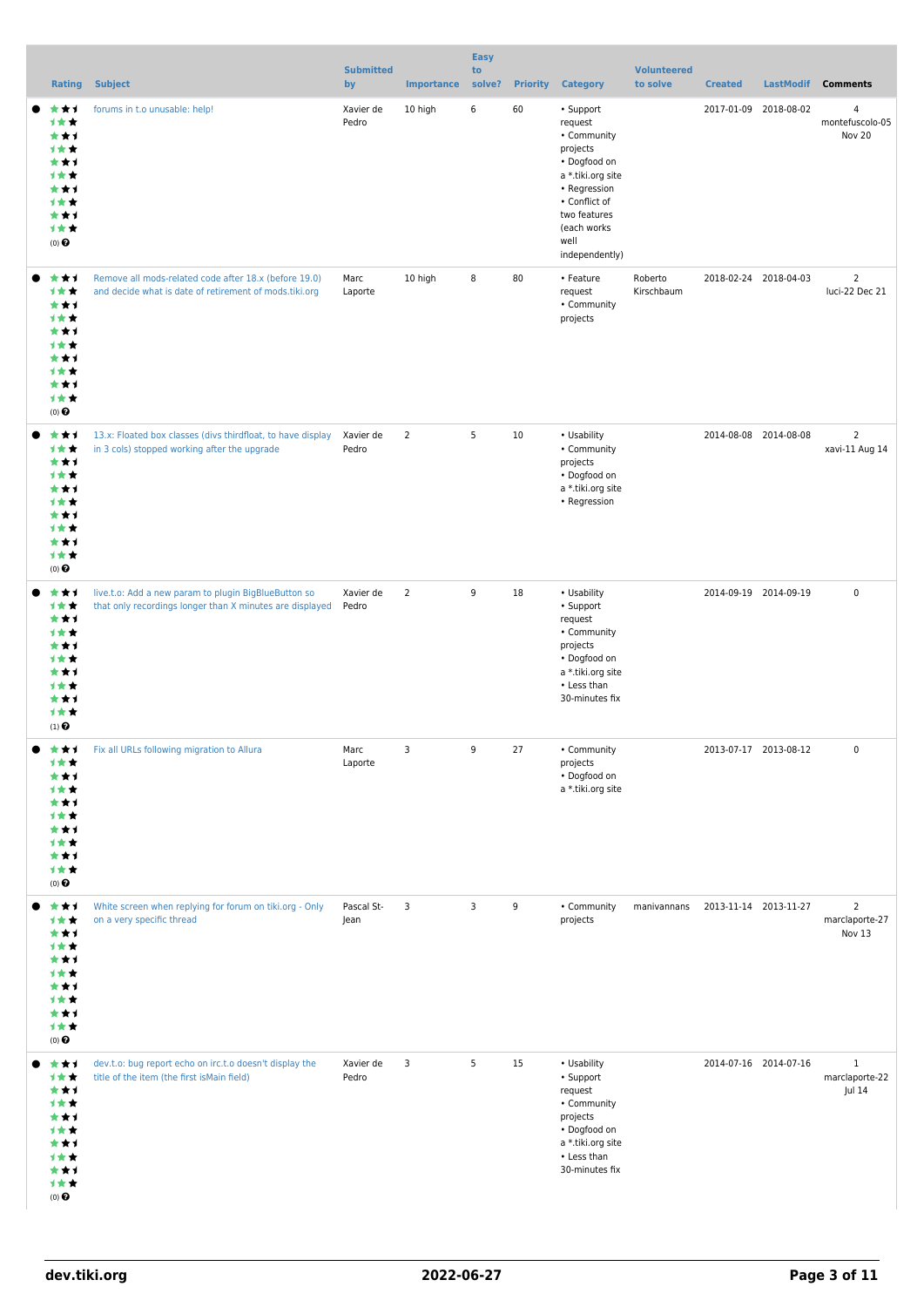| Rating                                                                      | <b>Subject</b>                                                                               | <b>Submitted</b><br>by | <b>Importance</b> | <b>Easy</b><br>to<br>solve? | <b>Priority</b> | <b>Category</b>                                                                                                                                   | <b>Volunteered</b><br>to solve | <b>Created</b> | <b>LastModif</b> | <b>Comments</b> |
|-----------------------------------------------------------------------------|----------------------------------------------------------------------------------------------|------------------------|-------------------|-----------------------------|-----------------|---------------------------------------------------------------------------------------------------------------------------------------------------|--------------------------------|----------------|------------------|-----------------|
| ● ★★1<br>计女女<br>***<br>计女女<br>***<br>计女女<br>***<br>计女女<br>***<br>计女女<br>(0) | sender email can't be set as<br>\$profilerequest:sender email\$YourEmail@example.com\$ Pedro | Xavier de              | $\overline{3}$    | 8                           | 24              | • Error<br>• Community<br>projects<br>• Dogfood on<br>a *.tiki.org site<br>• Conflict of<br>two features<br>(each works<br>well<br>independently) |                                | 2016-10-14     | 2017-01-09       | luci-19 Oct 16  |

## «

- 1 (current)
- [2](https://dev.tiki.org/tiki-print.php?tr_sort_mode1=f_41_asc&page=Community+Projects&tr_offset1=20) [3](https://dev.tiki.org/tiki-print.php?tr_sort_mode1=f_41_asc&page=Community+Projects&tr_offset1=40) [4](https://dev.tiki.org/tiki-print.php?tr_sort_mode1=f_41_asc&page=Community+Projects&tr_offset1=60) [5](https://dev.tiki.org/tiki-print.php?tr_sort_mode1=f_41_asc&page=Community+Projects&tr_offset1=80)
- 
- [6](https://dev.tiki.org/tiki-print.php?tr_sort_mode1=f_41_asc&page=Community+Projects&tr_offset1=100)
- [7](https://dev.tiki.org/tiki-print.php?tr_sort_mode1=f_41_asc&page=Community+Projects&tr_offset1=120)
- [»](https://dev.tiki.org/tiki-print.php?tr_sort_mode1=f_41_asc&page=Community+Projects&tr_offset1=20)
- Pending

|           | Rating                                                                               | <b>Subject</b>                                                                                                    | <b>Submitted</b><br>by | <b>Importance</b> | <b>Easy</b><br>to<br>solve? |    | <b>Priority Category</b>                                                       | <b>Volunteered</b><br>to solve | <b>Created</b> | <b>LastModif</b>      | <b>Comments</b>                          |
|-----------|--------------------------------------------------------------------------------------|-------------------------------------------------------------------------------------------------------------------|------------------------|-------------------|-----------------------------|----|--------------------------------------------------------------------------------|--------------------------------|----------------|-----------------------|------------------------------------------|
| $\bullet$ | ***<br>计女女<br>***<br>1★★<br>***<br>1★★<br>***<br>1★★<br>***<br>1★★<br>$(0)$ $\Theta$ | A backup script that can be put on a<br>cron job to save to a distant backup<br>server                            | Marc<br>Laporte        | 10 high           | 9                           | 90 | • Feature<br>request<br>$\bullet$<br>Community<br>projects                     | nkoth                          |                | 2013-08-19 2013-11-13 | $\mathbf{1}$<br>marclaporte-18<br>Sep 13 |
| $\bullet$ | ***<br>1★★<br>***<br>1★★<br>***<br>1女女<br>***<br>1★★<br>***<br>1★★<br>$(0)$ $\Theta$ | Update<br>http://tiki.org/Official+Directors+Filing Laporte<br>with latest information on<br>incorporation filing | Marc                   | 8                 | 9                           | 72 | $\bullet$<br>Community<br>projects                                             | Nelson Ko                      |                | 2013-09-08 2013-10-28 | $\mathbf 0$                              |
| $\bullet$ | ***<br>1★★<br>***<br>计女女<br>***<br>计女女<br>***<br>***<br>***<br>计女女<br>$(0)$ $\odot$  | Applying Personal Blog and Profile<br>fails                                                                       | Saša<br>Janiška        | 8                 | 6                           | 48 | $\cdot$ Error<br>$\bullet$<br>Community<br>projects<br>$\bullet$<br>Regression |                                |                | 2018-08-07 2018-08-10 | 11<br>Chealer9-17<br>Aug 18              |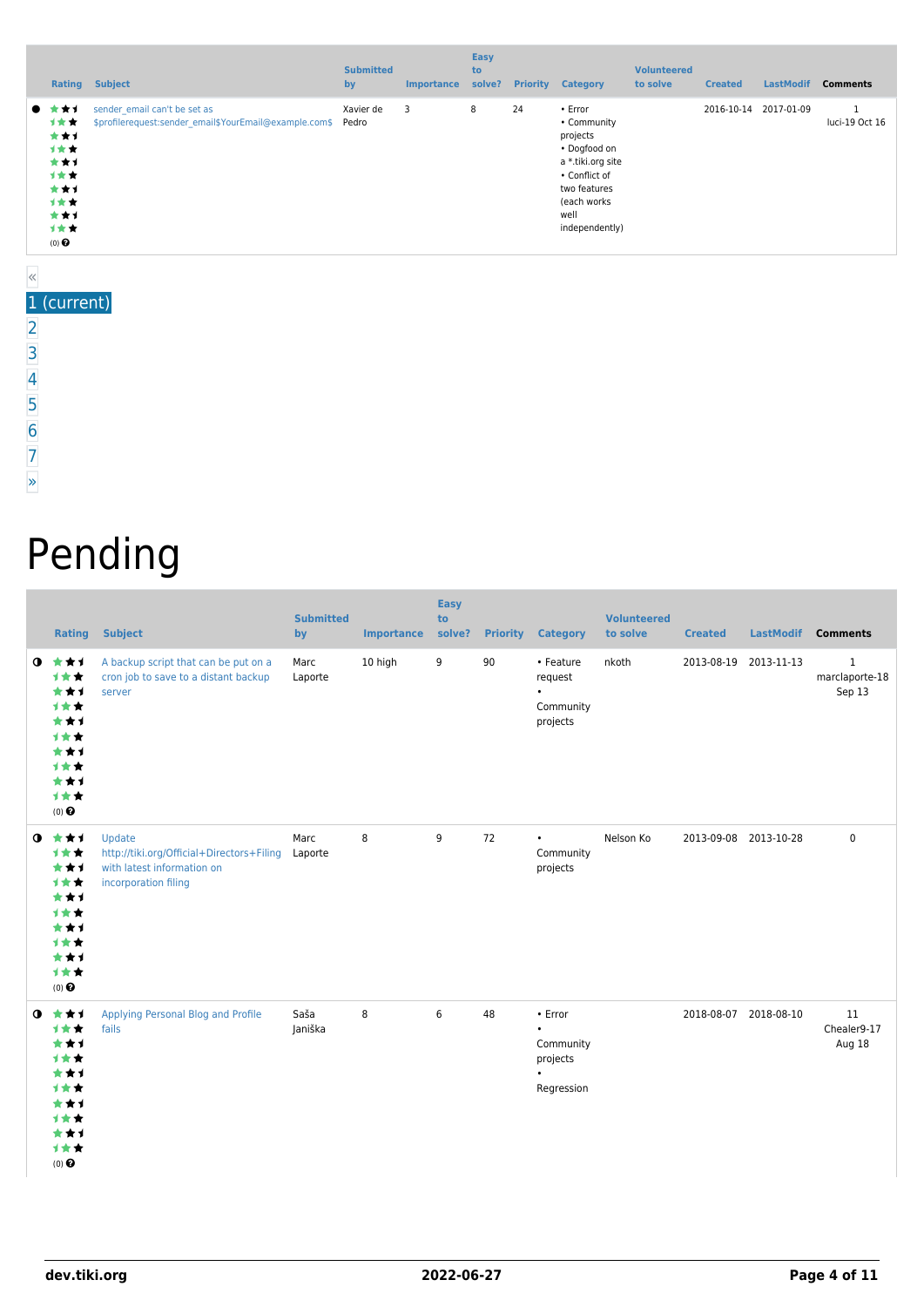|           | <b>Rating</b>                                                                                     | <b>Subject</b>                                                                                                  | <b>Submitted</b><br>by | <b>Importance</b> | <b>Easy</b><br>to<br>solve? |    | <b>Priority Category</b>                                                                                                                                     | <b>Volunteered</b><br>to solve | <b>Created</b> | <b>LastModif</b>      | <b>Comments</b>                            |
|-----------|---------------------------------------------------------------------------------------------------|-----------------------------------------------------------------------------------------------------------------|------------------------|-------------------|-----------------------------|----|--------------------------------------------------------------------------------------------------------------------------------------------------------------|--------------------------------|----------------|-----------------------|--------------------------------------------|
| $\bullet$ | ***<br><b>1★★</b><br>***<br><b>1**</b><br>***<br>1★★<br>***<br>计女女<br>***<br>计女女<br>$(0)$ $\odot$ | Missing & used plugins reporting +<br>Plugin security and approval: need a<br>listing + notification email      | Marc<br>Laporte        | 9 high            |                             | 45 | • Feature<br>request<br>$\bullet$<br>Community<br>projects<br>• Dogfood<br>on a<br>*.tiki.org<br>site<br>$\bullet$<br>Regression<br>$\bullet$<br>Consistency |                                |                | 2008-10-29 2009-05-04 | 0                                          |
| $\bullet$ | ***<br>1★★<br>***<br>计女女<br>***<br><b>1**</b><br>***<br>计女女<br>***<br>计女女<br>$(0)$ $\odot$        | 15.x+: Expose back preference filters<br>on Admin UI for new tiki admins                                        | Xavier de<br>Pedro     | $\overline{7}$    | 6                           | 42 | • Usability<br>$\bullet$<br>Community<br>projects<br>• Dogfood<br>on a<br>*.tiki.org<br>site<br>$\bullet$<br>Regression                                      | Jonny Bradley                  |                | 2016-08-03 2016-09-29 | $\overline{2}$<br>marclaporte-31<br>May 18 |
| $\bullet$ | ***<br>计女女<br>***<br>计女女<br>***<br><b>1**</b><br>***<br>1★★<br>***<br>计女女<br>$(0)$ $\odot$        | Some stats for CVS and SVN activity :: Marc<br>looking for a volunteer to host stats<br>server and maintain app | Laporte                | 8                 |                             | 40 | $\bullet$<br>Community<br>projects<br>• Dogfood<br>on a<br>*.tiki.org<br>site                                                                                | Lorinc                         |                | 2008-04-12 2008-05-19 | $\mathbf 0$                                |
| $\bullet$ | ***<br>计女女<br>***<br><b>1**</b><br>***<br>计女女<br>***<br>1★★<br>***<br>计女女<br>$(0)$ $\odot$        | Optional reporting of anonymized<br>usage stats (which features are used,<br>how many accounts, etc)            | Marc<br>Laporte        | 8                 |                             | 40 | • Feature<br>request<br>$\bullet$<br>Community<br>projects                                                                                                   | Marc Laporte                   |                | 2008-11-01 2008-11-08 | $\mathbf 0$                                |
| $\bullet$ | ***<br><b>1★★</b><br>***<br>计女女<br>***<br>计女女<br>***<br>计女女<br>***<br>计女女<br>$(0)$ $\Theta$       | plugin list filter by category doesn't<br>work on dev.t.o                                                       | Xavier de<br>Pedro     | 8                 | 5                           | 40 | • Error<br>$\bullet$<br>Community<br>projects<br>• Dogfood<br>on a<br>*.tiki.org<br>site<br>$\bullet$<br>Regression                                          |                                |                | 2019-07-09 2019-08-17 | 0                                          |
|           | $0$ $*$ $*$ $*$<br>计女女<br>***<br>计女女<br>***<br>计女女<br>***<br>计女女<br>***<br>1★★<br>$(1)$ $\odot$   | Tracker - field type items list                                                                                 | Torsten<br>Fabricius   | 10 high           | 3                           | 30 | • Support<br>request<br>$\bullet$<br>Community<br>projects                                                                                                   | WolfgangA                      |                | 2015-04-05 2018-12-28 | 3<br>Jyhem-03 Jan<br>19                    |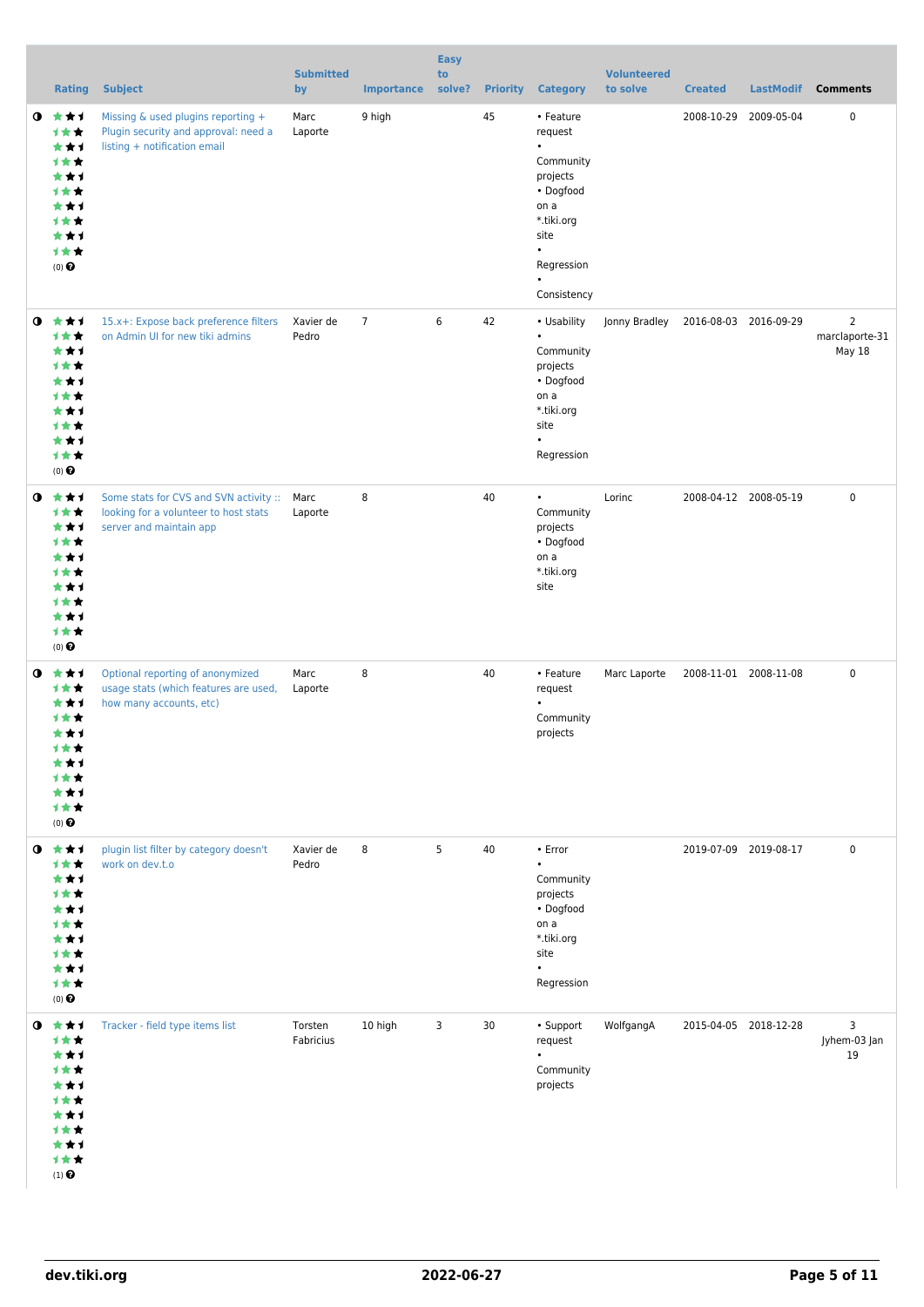|           | Rating                                                                                                          | <b>Subject</b>                                                                                      | <b>Submitted</b><br>by         | <b>Importance</b> | <b>Easy</b><br>to<br>solve? | <b>Priority</b> | <b>Category</b>                                                                                                      | <b>Volunteered</b><br>to solve | <b>Created</b>        | <b>LastModif</b>      | <b>Comments</b>                             |
|-----------|-----------------------------------------------------------------------------------------------------------------|-----------------------------------------------------------------------------------------------------|--------------------------------|-------------------|-----------------------------|-----------------|----------------------------------------------------------------------------------------------------------------------|--------------------------------|-----------------------|-----------------------|---------------------------------------------|
|           | $0 \star \star \star$<br>计女女<br>***<br>计女女<br>***<br>计女女<br>***<br>计女女<br>***<br>计女女<br>$(1)$<br>$\pmb{\Theta}$ | doc.t.o 19.x: I can't upload images to<br>wiki pages (CSRF) with elFinder                           | Xavier de<br>Pedro             | 6                 | 5                           | 30              | • Error<br>$\bullet$<br>Community<br>projects<br>• Dogfood<br>on a<br>*.tiki.org<br>site<br>$\bullet$<br>Regression  |                                | 2018-11-18 2019-01-21 |                       | 6<br>lindon-17 Nov<br>19                    |
|           | $0 \star \star \star$<br>1★★<br>***<br>计女女<br>***<br>计女女<br>***<br>计女女<br>***<br>计女女<br>$(0)$ $\odot$           | Adding "x-cms-engine: tikiwiki" in<br><b>HTTP</b> headers                                           | Marc<br>Laporte                | 5                 |                             | 25              | • Feature<br>request<br>$\bullet$<br>Community<br>projects                                                           |                                | 2008-02-08 2008-02-08 |                       | $\mathbf{1}$<br>gmartin-12 Feb<br>08        |
| ◑         | 食食す<br>计女女<br>***<br>计女女<br>***<br>计女女<br>***<br>计女女<br>***<br>计女女<br>$(0)$ $\odot$                             | How to force the login process                                                                      | llamonica                      | 5                 |                             | 25              | • Feature<br>request<br>• Support<br>request<br>$\bullet$<br>Community<br>projects                                   | Beestje                        | 2009-02-17 2009-05-14 |                       | $\mathbf 0$                                 |
| $\bullet$ | ***<br><b>1★★</b><br>***<br>计女女<br>★★1<br><b>1 ★ ★</b><br>***<br>计女女<br>***<br>计女女<br>$(0)$ $\odot$             | Make sure Tiki is offered by all server<br>control panels                                           | Marc<br>Laporte                | 5                 |                             | 25              | $\bullet$<br>Community<br>projects                                                                                   | Marc Laporte                   | 2006-01-17 2021-10-05 |                       | $\mathbf 0$                                 |
| $\bullet$ | ***<br>计女女<br>***<br>计女女<br>***<br>计女女<br>***<br>计女女<br>***<br>计女女<br>$(0)$ $\odot$                             | Tracker events en dev.t.o tiki-<br>batch todo.php unexpected ? in<br>initlib.php                    | Xavi (as<br>xavidp -<br>admin) | 5                 | 5                           | 25              | • Error<br>$\bullet$<br>Community<br>projects<br>• Dogfood<br>on a<br>*.tiki.org<br>site<br>$\bullet$<br>Regression  |                                |                       | 2020-10-18 2020-10-28 | $\overline{2}$<br>jonnybradley-28<br>Oct 20 |
| $\bullet$ | ***<br>计女女<br>***<br>计女女<br>***<br>计女女<br>***<br><b>1**</b><br>***<br>计女女<br>$(0)$ $\Theta$                     | allow seing username in user tracker<br>at registration time, step 2 (filling<br>user tracker item) | Xavier de<br>Pedro             | 4                 |                             | 20              | • Usability<br>• Feature<br>request<br>$\bullet$<br>Community<br>projects<br>• Dogfood<br>on a<br>*.tiki.org<br>site |                                | 2008-07-10 2008-07-10 |                       | 0                                           |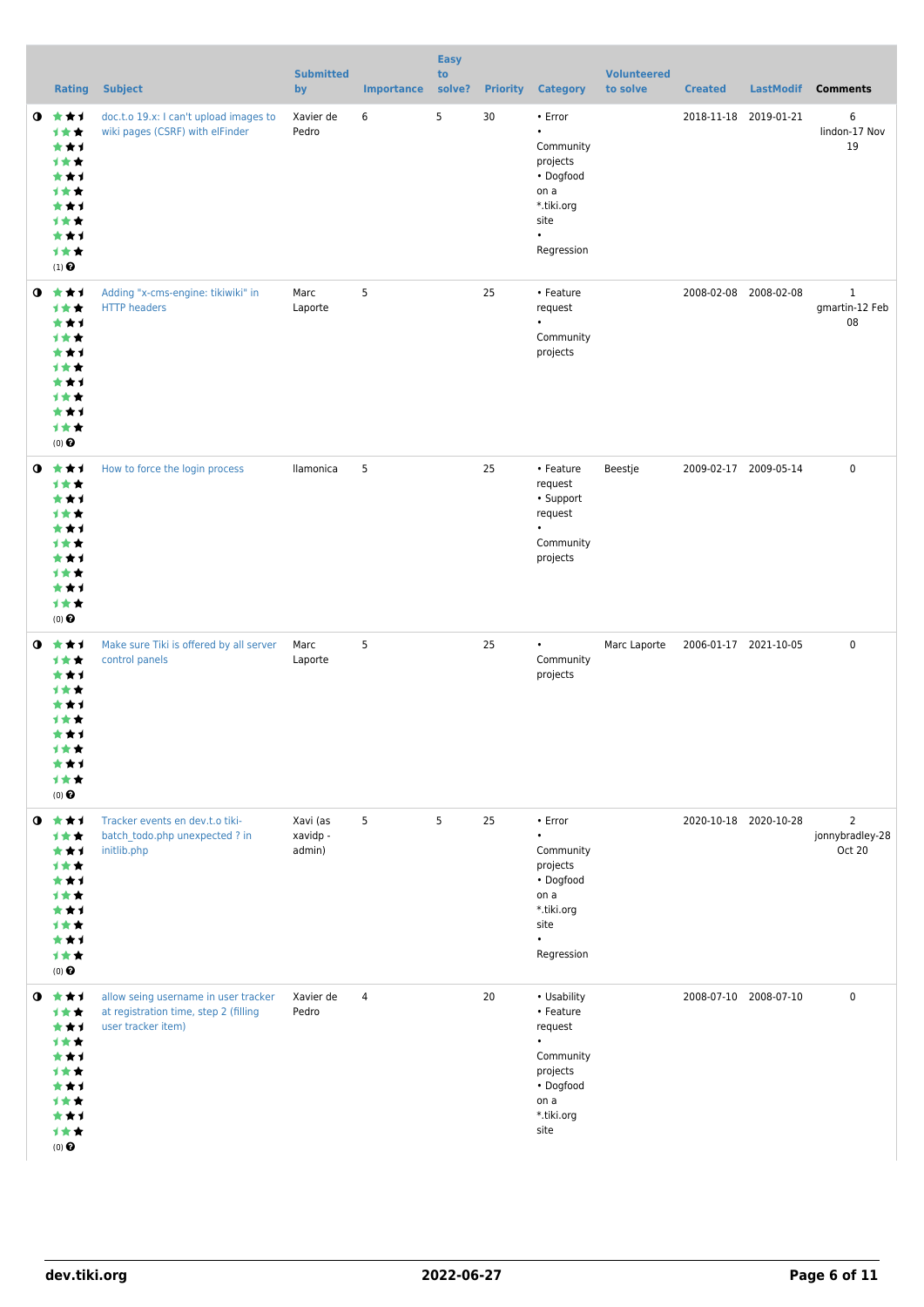|           |                                                                                                       | <b>Rating Subject</b>                                                                            | <b>Submitted</b><br>by         | <b>Importance</b> | <b>Easy</b><br>to<br>solve? |    | <b>Priority Category</b>                                                                              | <b>Volunteered</b><br>to solve | <b>Created</b> |                       | LastModif Comments              |
|-----------|-------------------------------------------------------------------------------------------------------|--------------------------------------------------------------------------------------------------|--------------------------------|-------------------|-----------------------------|----|-------------------------------------------------------------------------------------------------------|--------------------------------|----------------|-----------------------|---------------------------------|
| $\bullet$ | 大大大<br>1★★<br>***<br>***<br>***<br>1★★<br>***<br>1★★<br>***<br>1★★<br>$(0)$ $\Theta$                  | articles needs aids to fight spam (e.g.<br>admins see tiki-list submissions.php<br>at info.tw.o) | Xavier de<br>Pedro             | $\overline{4}$    |                             | 20 | • Feature<br>request<br>$\bullet$<br>Community<br>projects<br>• Dogfood<br>on a<br>*.tiki.org<br>site |                                |                | 2008-08-14 2008-08-14 | 0                               |
|           | $0$ $\star\star\star$<br>1★★<br>***<br>1★★<br>***<br>1★★<br>***<br>1★★<br>***<br>1★★<br>$(0)$ $\odot$ | TikiBountySystem                                                                                 | Xavi (as<br>xavidp -<br>admin) | $\overline{4}$    |                             | 20 | • Feature<br>request<br>$\bullet$<br>Community<br>projects                                            |                                |                | 2005-07-01 2021-09-30 | $\mathbf{1}$<br>Bsfez-30 Sep 21 |
|           | $0 \star \star \star$<br>1★★<br>***<br>1★★<br>***<br>1女女<br>***<br>***<br>***<br>1★★<br>$(0)$ $\odot$ | Dogfood: aggregate all the RSS feeds<br>from all *.tikiwiki.org sites                            | Marc<br>Laporte                | 3                 |                             | 15 | $\bullet$<br>Community<br>projects<br>• Dogfood<br>on a<br>*.tiki.org<br>site                         |                                |                | 2007-06-12 2007-06-12 | 0                               |

## Closed

|                       | <b>Rating</b>                                                                              | <b>Subject</b>                                                                                                                                                              | <b>Submitted</b><br>by               | Importance | <b>Easy</b><br>to<br>solve? | <b>Priority</b> | <b>Category</b>                                                                                                                                       | <b>Volunteered</b><br>to solve | <b>Created</b> | <b>LastModif</b> | <b>Comments</b>                  |
|-----------------------|--------------------------------------------------------------------------------------------|-----------------------------------------------------------------------------------------------------------------------------------------------------------------------------|--------------------------------------|------------|-----------------------------|-----------------|-------------------------------------------------------------------------------------------------------------------------------------------------------|--------------------------------|----------------|------------------|----------------------------------|
| $\boldsymbol{\omega}$ | ***<br>计女女<br>***<br>***<br>***<br><b>1**</b><br>***<br>计女女<br>***<br>计女女<br>$(0)$ $\odot$ | BrowserTitle is empty after<br>upgrading Tiki                                                                                                                               | Bernard<br>Sfez / Tiki<br>Specialist | 10 high    | 10<br>easy                  | 99              | • Community<br>projects<br>• Regression<br>• Less than<br>30-minutes fix<br>• Release<br>Blocker                                                      |                                | 2017-01-30     | 2017-01-30       | 0                                |
| O                     | ***<br>***<br>***<br><b>1**</b><br>***<br>***<br>***<br>***<br>***<br>***<br>$(1)$ $\odot$ | dev.t.o 13.x: add some scrollbar<br>at the top of wide tables in<br>Bootstrapped themes, since they<br>look as with less content for new<br>users or unexperienced visitors | Xavier de<br>Pedro                   | 10 high    | 9                           | 90              | • Usability<br>• Community<br>projects<br>• Dogfood on<br>a *.tiki.org site<br>• Conflict of<br>two features<br>(each works<br>well<br>independently) |                                | 2014-09-21     | 2019-07-21       | $\overline{7}$<br>xavi-21 Jul 19 |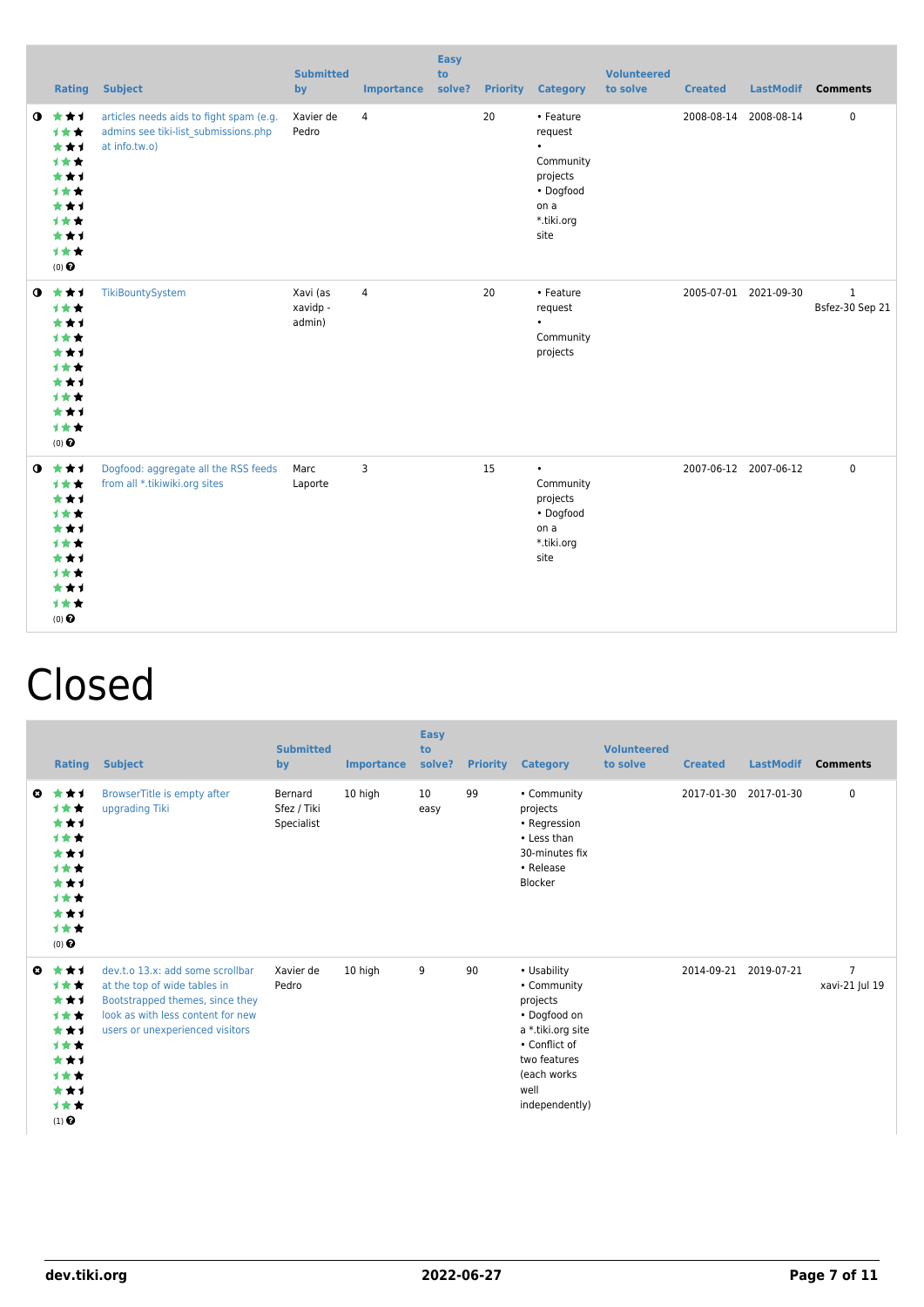|                       | <b>Rating</b>                                                                                       | <b>Subject</b>                                                                                      | <b>Submitted</b><br>by               | <b>Importance</b> | <b>Easy</b><br>to<br>solve? |    | <b>Priority Category</b>                                                                                      | <b>Volunteered</b><br>to solve      | <b>Created</b> | <b>LastModif</b>      | <b>Comments</b>                           |
|-----------------------|-----------------------------------------------------------------------------------------------------|-----------------------------------------------------------------------------------------------------|--------------------------------------|-------------------|-----------------------------|----|---------------------------------------------------------------------------------------------------------------|-------------------------------------|----------------|-----------------------|-------------------------------------------|
| ◒                     | ***<br>计女女<br>***<br>计女女<br>***<br>计女女<br>***<br>1★★<br>***<br>计女女<br>$(0)$ $\Theta$                | Tiki community server backups<br>not working                                                        | Jonny<br><b>Bradley</b>              | 9                 | $\mathbf{1}$<br>difficult   | 9  | • Community<br>projects                                                                                       | amette                              |                | 2017-03-21 2017-06-18 | 3<br>amette-21 Mar<br>17                  |
| ◒                     | ***<br>计女女<br>***<br>计女女<br>***<br>计女女<br>***<br>1★★<br>***<br>计女女<br>(0)                           | Dogfood Forum and List<br>Synchronization between tw.o<br>forums and SourceForge Mailing<br>Lists   | Marc<br>Laporte                      | 9 high            | 9                           | 81 | • Community<br>projects<br>• Dogfood on<br>a *.tiki.org site                                                  |                                     |                | 2009-02-03 2013-03-04 | $\overline{2}$<br>xavi-04 Feb 09          |
| ◒                     | ***<br>***<br>***<br>计女女<br>***<br><b>1★★</b><br>***<br>1★★<br>***<br>计女女<br>$(0)$ $\odot$          | Change the release script to stop<br>linking to ReleaseNotesXYZ (Use<br>doc.tiki.org/TikiX instead) | Marc<br>Laporte                      | 9                 | 9                           | 81 | • Usability<br>• Community<br>projects                                                                        | nkoth                               |                | 2013-11-03 2013-11-16 | $\pmb{0}$                                 |
| $\boldsymbol{\omega}$ | ***<br>计女女<br>***<br>计女女<br>***<br>计女女<br>***<br>计女女<br>★★1<br>1★★<br>$(0)$ $\odot$                 | can't upload an image to a file<br>gallery in doc.t.o with elfinder<br>(default UI) since 16.x      | Xavier de<br>Pedro                   | 9                 | 9                           | 81 | • Community<br>projects<br>• Dogfood on<br>a *.tiki.org site<br>• Regression<br>• Release<br>Blocker          | Jonny Bradley                       |                | 2016-11-18 2017-01-12 | $\mathbf{1}$<br>jonnybradley-12<br>Jan 17 |
| $\boldsymbol{\omega}$ | ***<br>计女女<br>***<br>计女女<br>***<br>计女女<br>***<br>计女女<br>***<br>计女女<br>(0)                           | Tracker item status filter not<br>working on dev.tiki.org (wishlist)                                | Bernard<br>Sfez / Tiki<br>Specialist | 8                 | 10<br>easy                  | 80 | • Community<br>projects<br>• Dogfood on<br>a *.tiki.org site<br>• Regression<br>• Less than<br>30-minutes fix |                                     |                | 2016-04-12 2017-01-11 | $\mathbf{1}$<br>jonnybradley-12<br>Apr 16 |
|                       | ◎ ★★1<br>计女女<br>***<br>计女女<br>***<br><b>1★★</b><br>***<br><b>1★★</b><br>***<br>计女女<br>$(0)$ $\odot$ | Installer language selection is<br>wrongly changed by Tlki                                          | Bernard<br>Sfez / Tiki<br>Specialist | 10 high           | 8                           | 80 | • Community<br>projects<br>• Consistency<br>• Less than<br>30-minutes fix<br>• Release<br>Blocker             | Jonny Bradley 2017-01-11 2017-01-12 |                |                       | $\mathbf{1}$<br>Bsfez-12 Jan 17           |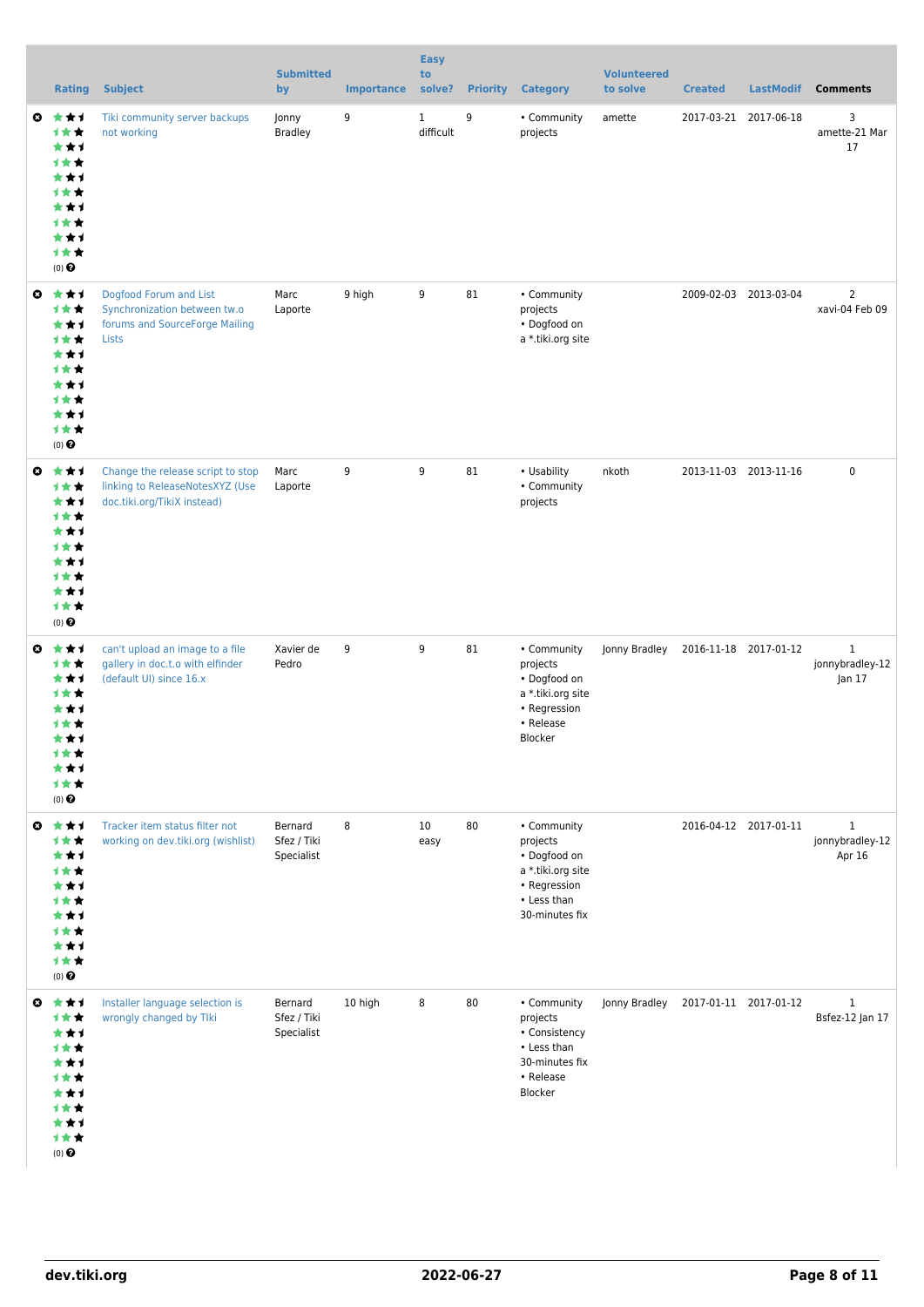|                       | <b>Rating</b>                                                                                     | <b>Subject</b>                                                                                   | <b>Submitted</b><br>by               | <b>Importance</b> | <b>Easy</b><br>to<br>solve? | <b>Priority</b> | <b>Category</b>                                                                             | <b>Volunteered</b><br>to solve | <b>Created</b>        | <b>LastModif</b>      | <b>Comments</b>                      |
|-----------------------|---------------------------------------------------------------------------------------------------|--------------------------------------------------------------------------------------------------|--------------------------------------|-------------------|-----------------------------|-----------------|---------------------------------------------------------------------------------------------|--------------------------------|-----------------------|-----------------------|--------------------------------------|
| o.                    | ***<br>计女女<br>***<br>计女女<br>***<br>1★★<br>***<br>计女女<br>***<br>计女女<br>(0)                         | Username minimum character<br>error is displayed even if no error                                | Bernard<br>Sfez / Tiki<br>Specialist | 10 high           | 8                           | 80              | • Error<br>• Community<br>projects<br>• Dogfood on<br>a *.tiki.org site                     | Jonny Bradley                  | 2017-03-30            | 2017-05-18            | $\mathbf{1}$<br>Bsfez-11 May<br>17   |
| $\boldsymbol{\omega}$ | ***<br>***<br>***<br>计女女<br>***<br>计女女<br>***<br>计女女<br>***<br>计女女<br>(0)                         | Login is required to reach forums<br>on tiki.org: Tikiwiki-devel<br>(mailman list mirror)        | Marc<br>Laporte                      | 8                 | 10<br>easy                  | 80              | • Community<br>projects                                                                     |                                |                       | 2019-03-30 2020-12-16 | $\mathbf{1}$<br>luci-31 Mar 19       |
| $\boldsymbol{\omega}$ | ***<br>计女女<br>***<br>计女女<br>***<br><b>1★★</b><br>***<br><b>1★★</b><br>***<br>计女女<br>(0)           | Tool 'Choose or upload images' in<br>dev.t.o/make+a+wish reloads the<br>page loosing all content | Xavier de<br>Pedro                   | 9                 | 8                           | 72              | • Usability<br>• Community<br>projects<br>• Dogfood on<br>a *.tiki.org site<br>• Regression | Jonny Bradley                  | 2016-07-04 2016-07-08 |                       | $\mathbf 0$                          |
| ◶                     | ***<br>计女女<br>***<br>计女女<br>***<br>计女女<br>***<br>计女女<br>★★1<br>计女女<br>$(0)$ $\pmb{\Theta}$        | wikiplugin inside tracker item are<br>integrated in the wiki autotoc                             | Bernard<br>Sfez / Tiki<br>Specialist | 10 high           | $\overline{7}$              | 70              | • Community<br>projects<br>• Dogfood on<br>a *.tiki.org site<br>• Regression                |                                |                       | 2016-07-22 2017-01-30 | $\mathbf 0$                          |
| $\boldsymbol{\omega}$ | ***<br>计女女<br>***<br><b>1★★</b><br>***<br><b>1★★</b><br>***<br>计女女<br>***<br>计女女<br>$(0)$ $\odot$ | Google results for Tiki Wiki<br>Donation don't point where it<br>should                          | Bernard<br>Sfez / Tiki<br>Specialist | 10 high           | $\overline{7}$              | 70              | • Error<br>• Community<br>projects<br>• Dogfood on<br>a *.tiki.org site<br>• Regression     |                                | 2021-02-19 2021-05-26 |                       | $\overline{2}$<br>Bsfez-26 May<br>21 |
|                       | ◎ ★★1<br>计女女<br>***<br>计女女<br>***<br><b>1★★</b><br>***<br>计女女<br>***<br>计女女<br>$(0)$ $\odot$      | Intertiki Fatal error: Unsupported<br>operand types in<br>include_intertiki.php on line 41       | Xavier de<br>Pedro                   | 8                 | 8                           | 64              | • Error<br>• Community<br>projects<br>• Dogfood on<br>a *.tiki.org site                     | Nelson Ko                      |                       | 2013-10-08 2013-11-21 | 3<br>koth-14 Nov 13                  |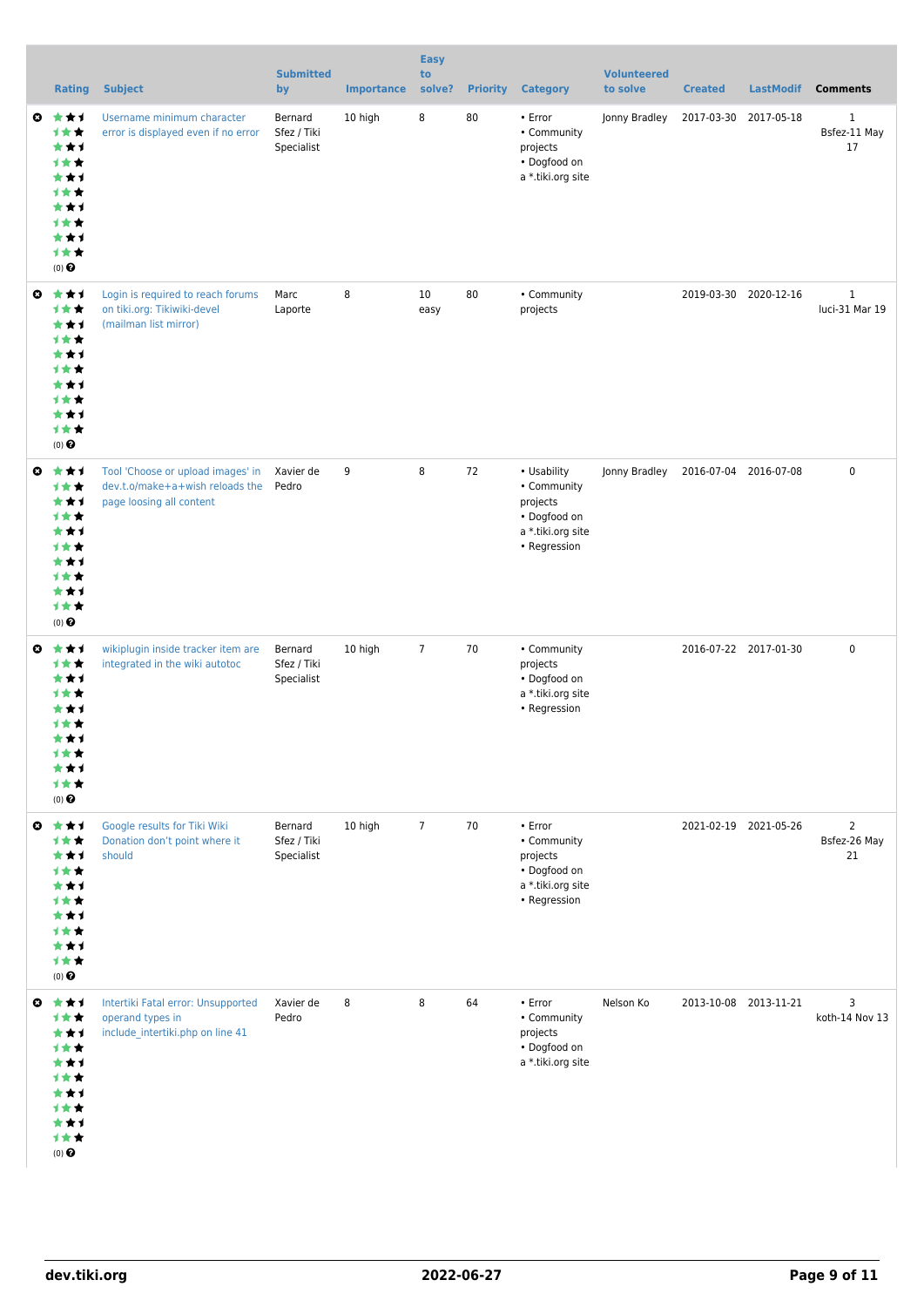|                       | <b>Rating</b>                                                                                             | <b>Subject</b>                                                                                                                      | <b>Submitted</b><br>by | <b>Importance</b> | <b>Easy</b><br>to<br>solve? | <b>Priority</b> | <b>Category</b>                                                                                        | <b>Volunteered</b><br>to solve | <b>Created</b>        | <b>LastModif</b> | <b>Comments</b>                |
|-----------------------|-----------------------------------------------------------------------------------------------------------|-------------------------------------------------------------------------------------------------------------------------------------|------------------------|-------------------|-----------------------------|-----------------|--------------------------------------------------------------------------------------------------------|--------------------------------|-----------------------|------------------|--------------------------------|
| ◒                     | ***<br>计女女<br>***<br>计女女<br>***<br>计女女<br>***<br>计女女<br>***<br>计女女<br>$(0)$ $\Theta$                      | 13.x: doc.t.o menu 43 (public info<br>for anons) doesn't show 'section<br>level 1' records, but only section<br>level 0 and options | Xavier de<br>Pedro     | 8                 | 8                           | 64              | • Community<br>projects<br>• Dogfood on<br>a *.tiki.org site<br>• Regression                           |                                | 2014-08-11 2014-08-14 |                  | 0                              |
| ◒                     | ***<br>***<br>***<br>计女女<br>***<br>计女女<br>***<br>1★★<br>***<br>计女女<br>(0)                                 | Mail Queue undefined method<br>Zend\Mail\Message::getRecipients<br>in 15.x (Zend2) compared to 12.x                                 | Xavier de<br>Pedro     | 8                 | 8                           | 64              | • Error<br>• Support<br>request<br>• Community<br>projects<br>• Regression                             | rjsmelo                        | 2016-03-24 2016-03-29 |                  | $\pmb{0}$                      |
| ◒                     | ***<br>1★★<br>***<br>计女女<br>***<br><b>1★★</b><br>***<br>1★★<br>***<br>计女女<br>$(0)$ $\Theta$               | Quick Admin module no longer<br>assigned by default (starting from<br><b>Tiki 19)</b>                                               | Xavier de<br>Pedro     | 8                 | 8                           | 64              | • Feature<br>request<br>• Community<br>projects<br>• Less than<br>30-minutes fix                       |                                | 2018-10-29 2019-01-24 |                  | $\mathbf{1}$<br>luci-29 Oct 18 |
| o.                    | ***<br>计女女<br>***<br><b>1★★</b><br>***<br>计女女<br>***<br>计女女<br>***<br>1★★<br>$(0)$ $\Theta$               | Paid support page: remove<br>contradiction                                                                                          | Marc<br>Laporte        | 8                 | 8                           | 64              | • Community<br>projects                                                                                |                                | 2021-11-25 2021-12-27 |                  | 13<br>Bsfez-28 Nov<br>21       |
| $\boldsymbol{\omega}$ | ***<br>***<br>***<br>计女女<br>***<br>计女女<br>***<br>计女女<br>***<br>计女女<br>$(1)$ <sup><math>\odot</math></sup> | dev.t.o: Can't upload images with<br>elFinder                                                                                       | Xavier de<br>Pedro     | 9                 | $\overline{7}$              | 63              | • Error<br>• Usability<br>• Community<br>projects<br>• Dogfood on<br>a *.tiki.org site<br>• Regression |                                | 2013-12-09 2014-02-07 |                  | $\pmb{0}$                      |
|                       | ◎ ★★1<br>计女女<br>***<br>计女女<br>***<br><b>1★★</b><br>***<br>计女女<br>***<br>计女女<br>$(1)$ $\odot$              | 12.x: Page Alias broken in<br>dev.t.o?                                                                                              | Xavier de<br>Pedro     | 9                 | $\overline{7}$              | 63              | • Community<br>projects<br>• Dogfood on<br>a *.tiki.org site<br>• Regression                           | Jonny Bradley                  | 2014-01-17 2015-11-14 |                  | 0                              |

«

1 (current)